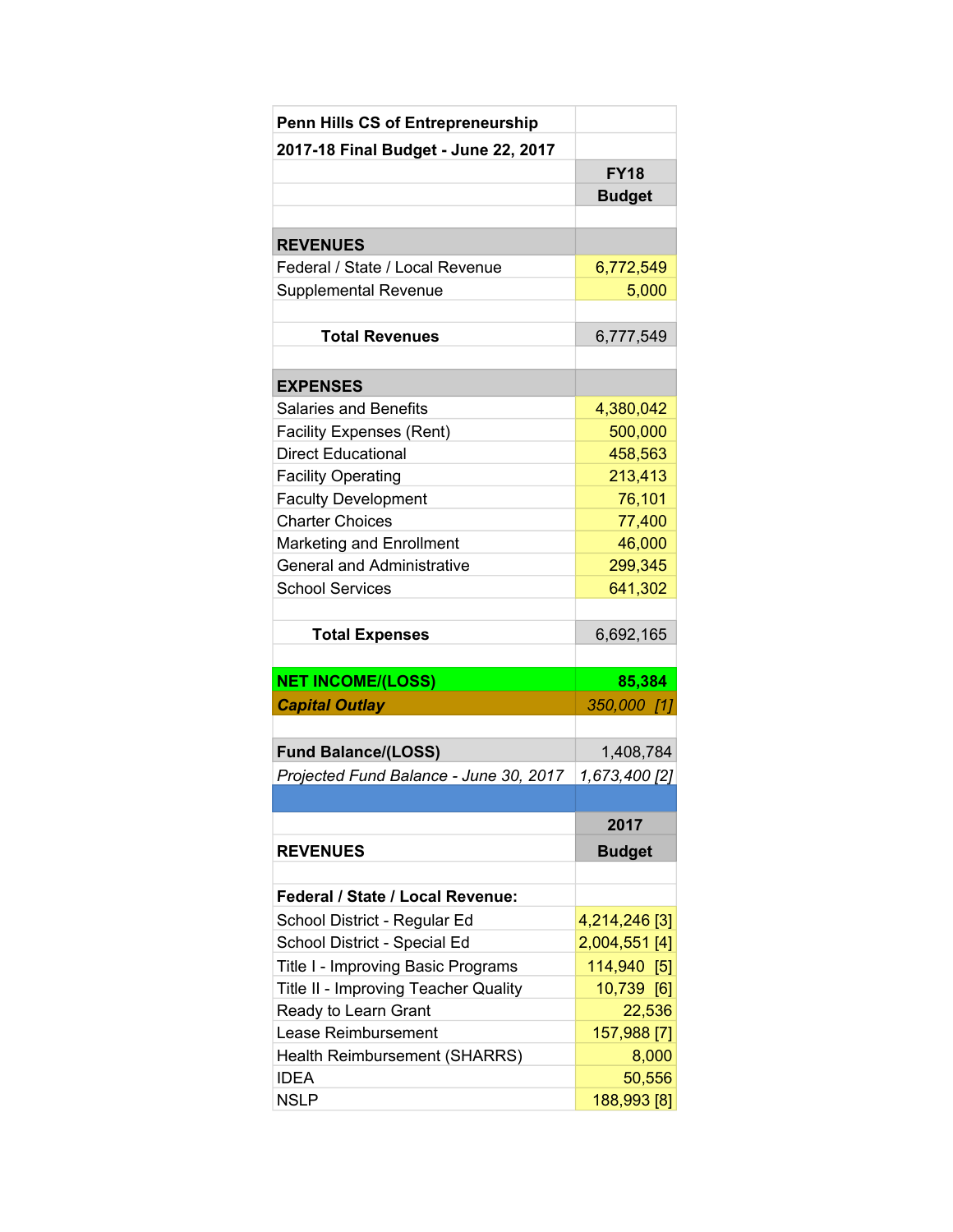| Total Federal / State / Local Revenue | 6,772,549    |
|---------------------------------------|--------------|
|                                       |              |
| <b>Supplemental Revenue:</b>          |              |
| Miscellaneous                         | 5,000        |
|                                       |              |
| <b>Total Supplemental Revenue</b>     | 5,000        |
|                                       |              |
| <b>Total Revenues</b>                 | 6,777,549    |
| <b>EXPENSES</b>                       |              |
|                                       |              |
| <b>Salaries and Benefits:</b>         |              |
| Salaries                              | 2,716,107    |
| <b>Medical Insurance</b>              | 455,021      |
| Dental Insurance                      | 26,766       |
| Life Insurance                        | 26,766       |
| <b>Vision Insurance</b>               | 26,766       |
| <b>FICA</b>                           | 204,759      |
| <b>PSERS Retirement</b>               | 884,636      |
| <b>Unemployment Comp</b>              | 26,766       |
| Substitutes                           | 4,500 [9]    |
| Other                                 | 7,954 [10]   |
|                                       |              |
| <b>Total Salaries and Benefits</b>    | 4,380,042    |
| <b>Facility Expenses (Rent):</b>      |              |
| Rent - Facility                       | 500,000      |
|                                       |              |
| <b>Total Facility Expenses (Rent)</b> | 500,000      |
|                                       |              |
| <b>Direct Educational:</b>            |              |
| <b>Consultants - Curriculum</b>       | 25,000 [11]  |
| <b>Field Trips</b>                    | 62,000 [12]  |
| <b>Teaching Supplies</b>              | 18,000 [13]  |
| MicroSociety                          | 28,920       |
| Entrepreneurship                      | 60,104       |
| <b>PBIS</b>                           | 6,000 [14]   |
| <b>Olweus Anti-Bullying</b>           | 16,130       |
| <b>Enrichment - Gifted Programs</b>   | 6,000        |
| <b>Graduation &amp; Promotion</b>     | 7,000 [15]   |
| Events & After/Summer Program         | 28,685 [16]  |
| <b>Athletics</b>                      | 8,000        |
| Curriculum                            | 131,160 [17] |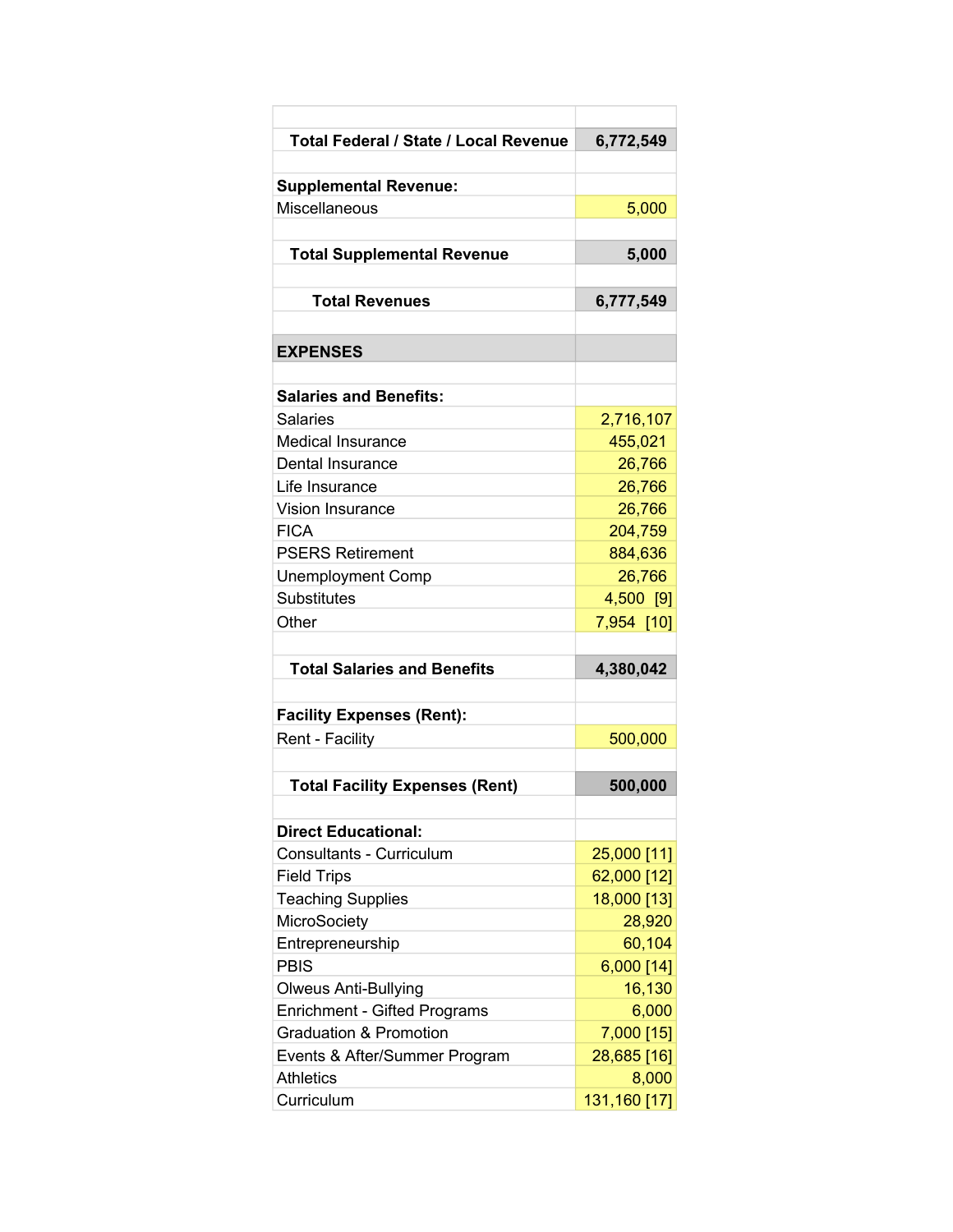| <b>Technology Supplies &amp; Fees</b>                       | $6,025$ [18]              |
|-------------------------------------------------------------|---------------------------|
| <b>Special Education Supplies</b>                           | 1,504                     |
| <b>Student Assessment</b>                                   | 17,485 [19]               |
| Social Worker/Guidance Counselor                            | 3,050                     |
| <b>Office Supplies</b>                                      | 10,000                    |
| <b>Nursing Supplies</b>                                     | 3,500                     |
| <b>Food Service Supplies</b>                                | 5,000                     |
| <b>Custodial Supplies</b>                                   | 15,000                    |
|                                                             |                           |
| <b>Total Direct Educational</b>                             | 458,563                   |
|                                                             |                           |
| <b>Facility Operating:</b>                                  |                           |
| Electric                                                    | 30,000                    |
| Gas                                                         | 17,000                    |
| Water/Sewer                                                 | 19,000                    |
| <b>Private Transportation</b>                               | 90,890 [20]               |
| <b>Extermination Services</b>                               | 1,523 [21]                |
| Repairs & Maintenance - Building                            | 20,000                    |
| Repairs & Maintenance - Equipment                           | 15,000                    |
| Communications - Phone & Internet                           | 20,000                    |
|                                                             |                           |
| <b>Total Facility Operating</b>                             | 213,413                   |
|                                                             |                           |
| <b>Faculty Development:</b>                                 |                           |
| <b>Other Employee Benefits</b>                              | 16,101 [22]               |
| <b>Tuition Reimbursement</b>                                | 10,000                    |
| Professional Development - All Staff                        | 50,000                    |
|                                                             |                           |
| <b>Total Faculty Development</b>                            | 76,101                    |
|                                                             |                           |
| <b>Charter Choices Costs:</b>                               |                           |
| <b>Purchased Management Services</b>                        | 77,400 [23]               |
|                                                             |                           |
| <b>Total Charter Choices Costs</b>                          | 77,400                    |
|                                                             |                           |
| <b>Marketing and Enrollment:</b>                            |                           |
| Advertising/Marketing                                       | 46,000 [24]               |
|                                                             |                           |
| <b>Total Marketing and Enrollment</b>                       | 46,000                    |
|                                                             |                           |
| <b>General and Administrative:</b>                          |                           |
| ST Interest Expense                                         |                           |
|                                                             | 0[25]                     |
| General Property & Liability Insurance<br>Dues & Membership | 34,882 [26]<br>4,041 [27] |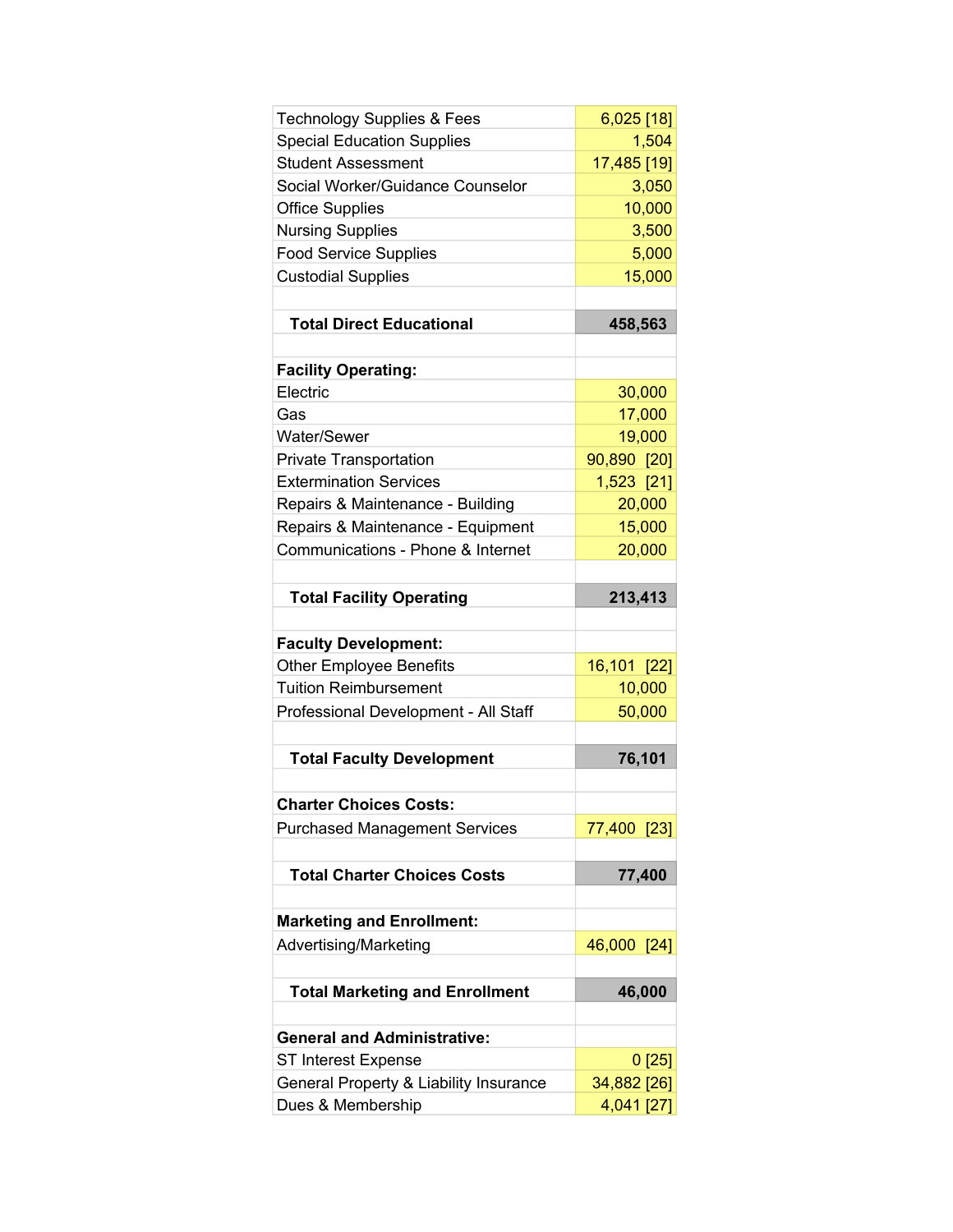| <b>Payroll Service Fees</b>                   | 5,500 [28]   |
|-----------------------------------------------|--------------|
| <b>Depreciation Expense</b>                   | o            |
| <b>Capital Equipment - Operations</b>         | 222,422 [29] |
| Capital Equipment - Food Service              | 10,000 [30]  |
| Postage                                       | 7,000        |
| Misc. Expenses - School Admin                 | 15,500 [31]  |
| <b>Total General and Adminstrative</b>        | 299,345      |
| <b>School Reserve:</b>                        |              |
| Contingency/School Reserve                    | 0            |
| <b>Total School Reserve</b>                   | 0            |
| <b>School Services:</b>                       |              |
| <b>Print/Copying Costs</b>                    | 40,000 [32]  |
| Non-Capital Equipment Replacement             | 0            |
| Non-Capital Equipment - Orig & Add            | 0            |
| <b>Approved Private School Tuition Costs</b>  | 55,000 [33]  |
| <b>Purchased Prof &amp; Technical Service</b> | 146,540 [34] |
| <b>Board Services</b>                         | 17,000 [35]  |
| <b>Legal Services</b>                         | 60,000       |
| <b>Internal Auditing Services</b>             | 8,250 [36]   |
| <b>Purchased Services</b>                     | 51,992 [37]  |
| Waste Removal                                 | 8,000 [38]   |
| <b>Snow Removal</b>                           | 10,000 [39]  |
| <b>Lawn Services</b>                          | 14,000 [40]  |
| Security & Fire Monitoring                    | 1,175 [41]   |
| <b>NSLP</b>                                   | 222,345 [42] |
| <b>Prof Special Educational Services</b>      | 7,000 [43]   |
| <b>Total School Services</b>                  | 641,302      |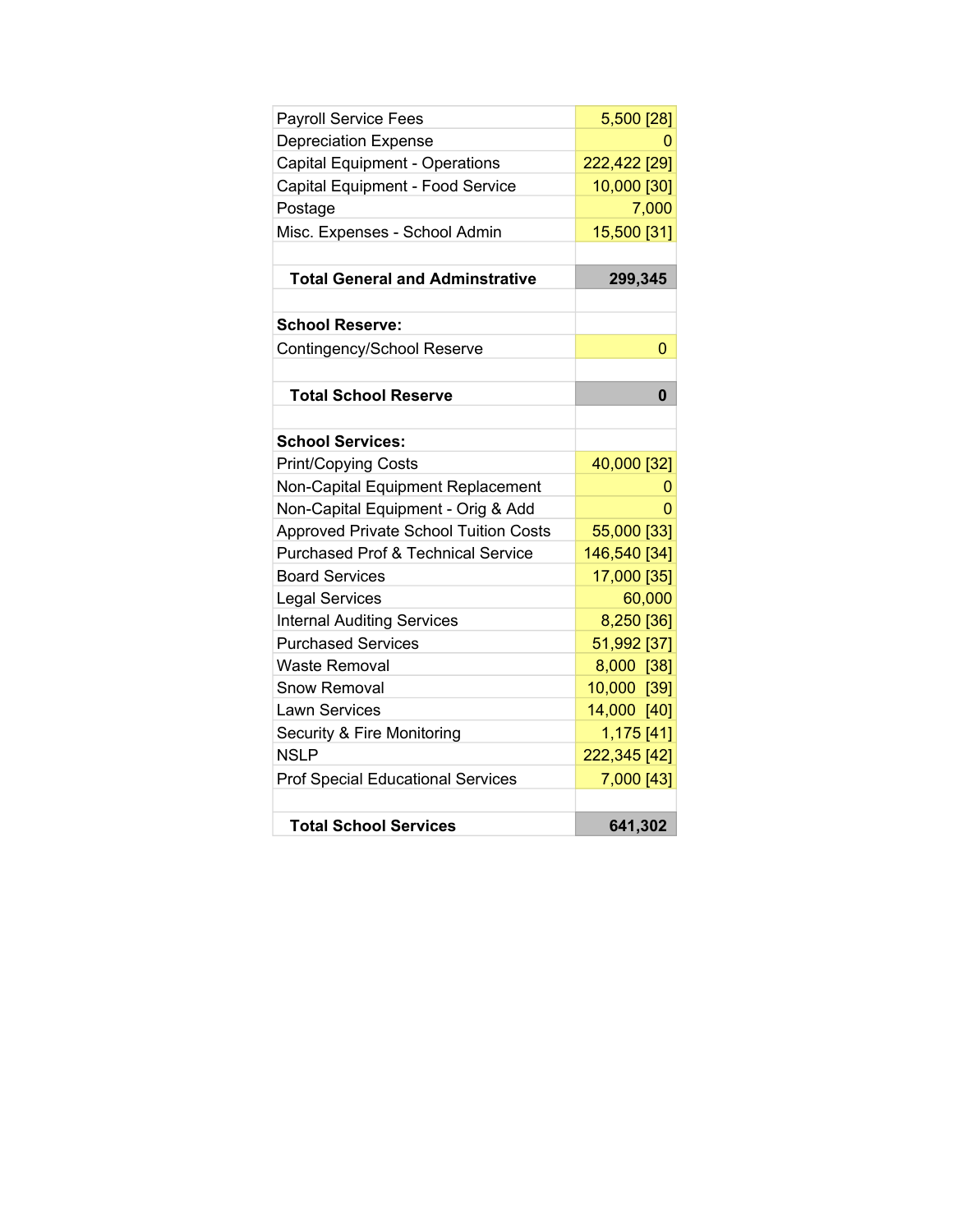[1] Classroom A/C - \$268,768 LED retrofits - \$28,400 Pittsburgh Stage - \$9,921 TeqGuys (cameras, security doors and push to exit) - \$40,700

[2] May 2017

[3] 82% of enrollment

[4] 18% of enrollment

[5] Lead Math & ELA Teachers

[6] Instructional Support Teachers

[7] Rent = \$500,000 Reimbursable Percent = 44.02% Market Value Aid Ratio = 71.78%

(Rent x Reimburse %) x Ratio

[8] NSLP =  $\#$  of Students x 180 days x daily meal cost (breakfast, lunch, snack) x 85% CEP

[9] Kelly Educational Staffing

\$150 per day - Estimating 30 sub for 30 days over the course of the school year

[10] Bus Monitors - \$4,000 Saturday Detention - \$2,000

PSERS = 32.57%

[11] ISA program = \$4,300 Spanish = \$7,200 Sharon Z (PIMS) = \$5,000 Kevin McGuire = \$3,500 Michael Quigley = \$5,000

[12] \$4,000 per grade level K-7

8th grade = \$30,000

 $[13]$  Lead Teachers = \$500 each  $(18)$ Related Arts =  $$2,000$  each  $(4)$ Cooking = \$1,000

 $[14]$  PBIS = \$5,000 Restorative Justice = \$1,000

[15] 8th grade - \$6,000 K - \$1,000

 $[16]$  Summer = \$13,065 AfterSchool = \$10,120 Donuts for Dads = \$1,000 Muffins with Moms = \$1,000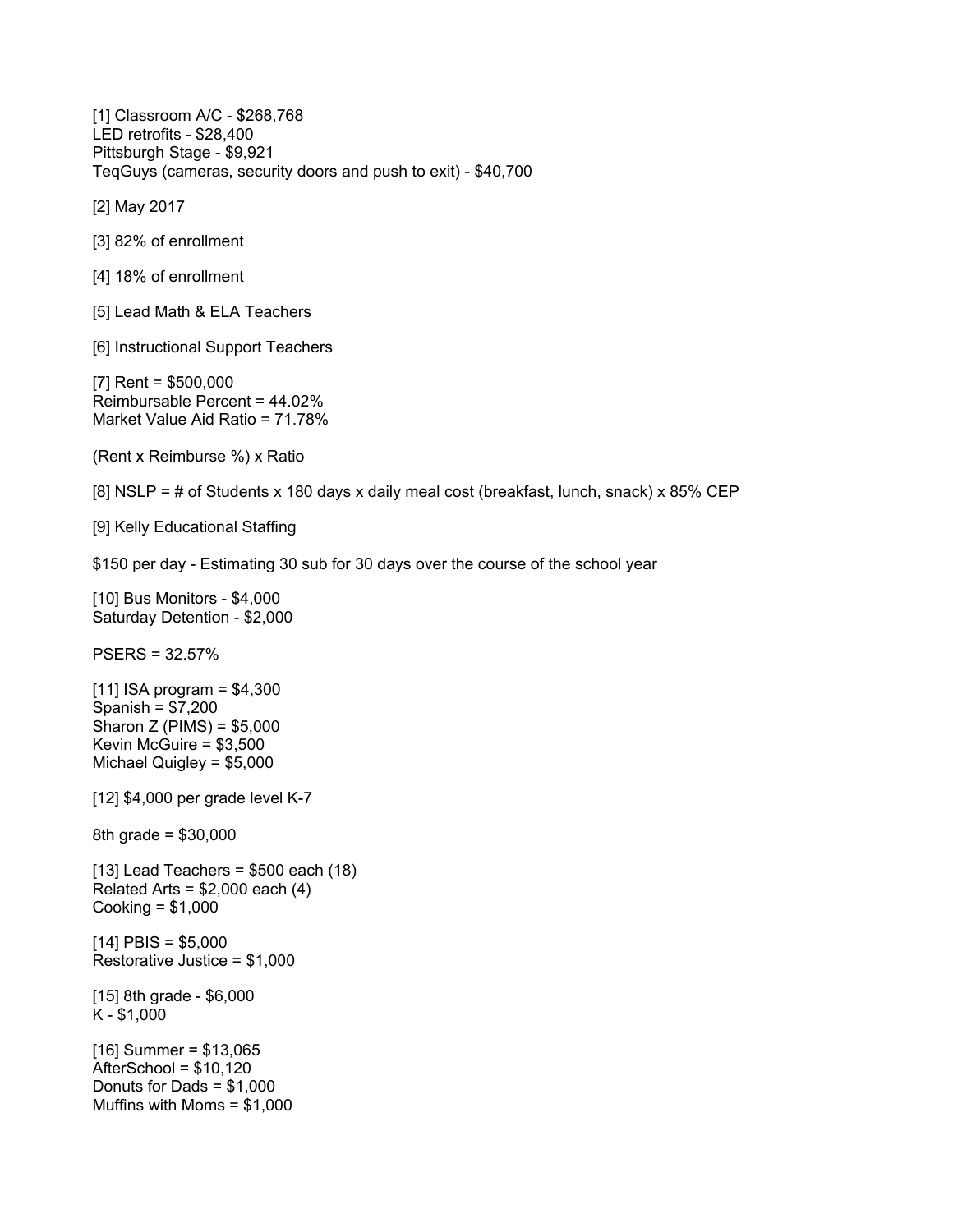Daddy/Daughter Dance = \$1,500 Concerts = \$2,000

[17] Math Coach, ELA Coach, New curriculum supplies & materials

[18] TeqGuys - \$6,024.40 (google chrome license, google subscription, lanschool, backup assist, vmware)

[19] STAR Testing

[20] AJ Meyers (2 students) = \$39,150 PR - \$235/day PACE - \$217.50/day

BME (1 student) = \$21,600 PR = \$120/day

Summer = \$3,520 (\$220 x 16) AfterSchool = \$26,620 (\$220 x 121 days)

[21] Orkin = \$126.88/month

[22] LA Fitness - \$334.71/mo (9) YMCA - \$115/mo (3) Planet Fitness - N/A Legal Shield - \$892.05/mo (57)

[23] Charter Choices Fee = \$6,250/mo Software License/Postage = \$200/mo

[24] Sylvia Marketing = \$1,500/mo MOZO Marketing = \$1,500/mo

Other = \$10,000 (Back to School, Orientation, Meetings)

[25] Line of Credit Interest

[26] Hanover - \$34,582 premium

Phone Warranty - \$300

[27] NASP = \$299 (Special Ed)  $PCPCS = $1,515$ PA Educator = \$1,996.50 PennLink = \$50  $ACAPA = $60$ PASBO = \$120

[28] PayUSA Fee

[29] 8th Grade Furniture - \$10,000 Chairs - School Outfitters Tables - Staples Desk - Staples